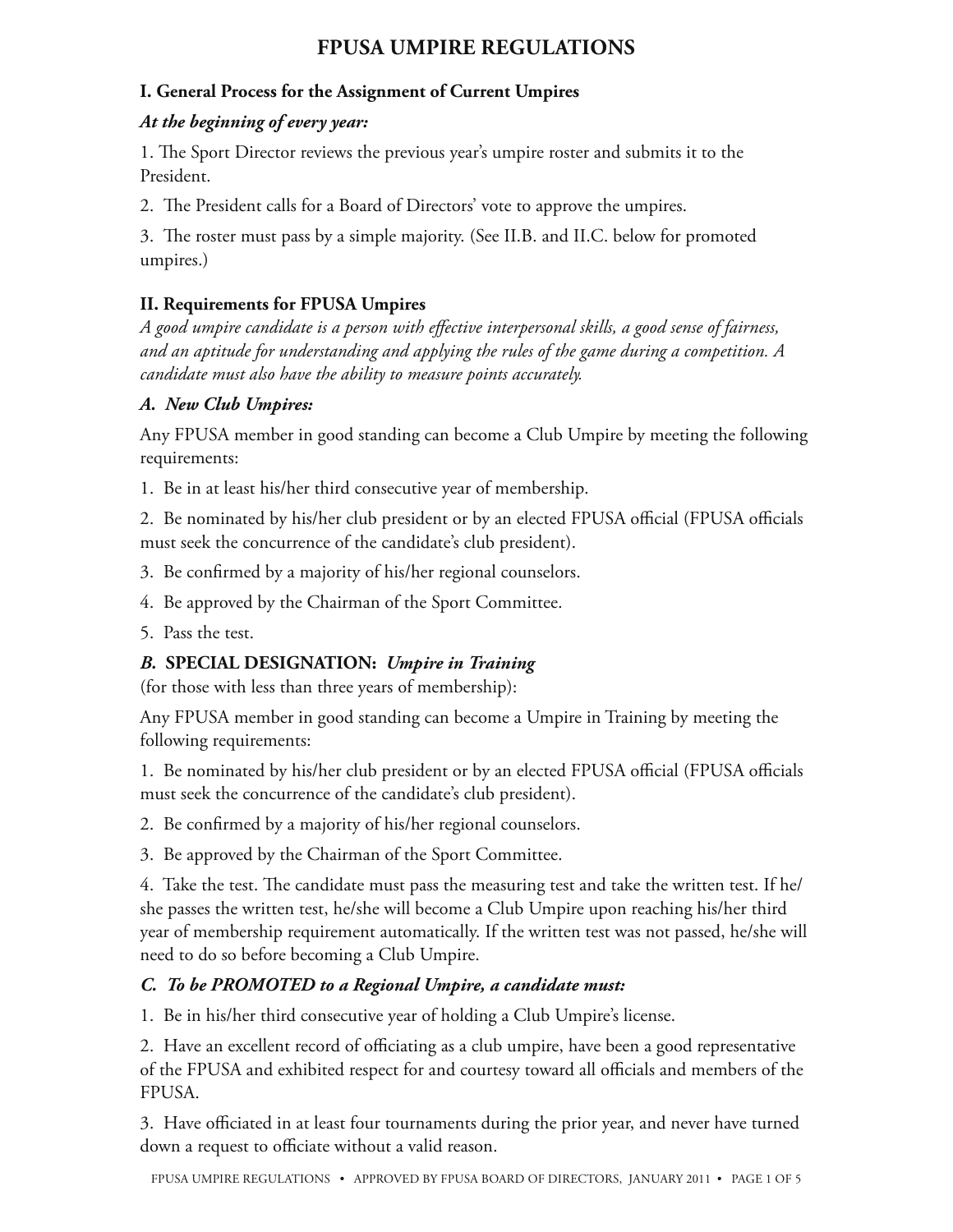- 4. Be recommended by a Sport Committee member or by an elected FPUSA official.
- 5. Be approved by the Sport Committee.
- 6. Be approved by the FPUSA Board of Directors by a 2/3 majority.
- 7. Pass re-certification test (see Section III: Testing).

#### *D. To be PROMOTED to a National Umpire, a candidate must:*

1. Be in his/her third consecutive year of holding a Regional Umpire's license.

2. Have an excellent record of officiating as a regional umpire, have been a good representative of the FPUSA and exhibited respect for and courtesy toward all officials and members of the FPUSA.

3. Must have officiated in at least six tournaments, including one regional, during the prior year, and never have turned down a request to officiate without a valid reason.

4. Be approved by the Sport Committee.

- 5. Be recommended to the Board of Directors by the Chairman of the Sport Committee.
- 6. Be approved by the FPUSA Board of Directors by a 2/3 majority.
- 7. Pass re-certification test.

#### **III. Testing**

a. The tests for Club and Regional Umpires must be administered in the presence of at least three FPUSA officials, including at least one regional or national umpire.

b. The test for the National level must be administered in the presence of at least three FPUSA officials, including at least one national umpire.

c. Once a candidate has met all applicable requirements (outlined in Section II above), he/ she will receive an official Study Guide which includes the following:

- a copy of the official rules
- photos and descriptions of the measuring requirements
- a copy of the 50 approved questions (without the multiple choice answers).

d. No open-book tests are allowed.

e. Testing will include the measurement of boules to jack at all levels: club, regional and national.

f. The written test for club umpire will consist of 25 multiple-choice questions, drawn from a pool of 50 questions that are approved by the Sport Committee Chairman.

g. The written test for regional umpire will consist of 35 multiple-choice questions, drawn from a pool of 50 questions that are approved by the sport Committee Chairman.

h. The written test for national umpire will consist of 50 multiple-choice questions that are approved by the Sport Committee Chairman.

i. The passing grade at the club level is 75%. Regional and National levels are 80%. Each wrong answer on the test should be reviewed individually with the umpire candidate by the test administrator.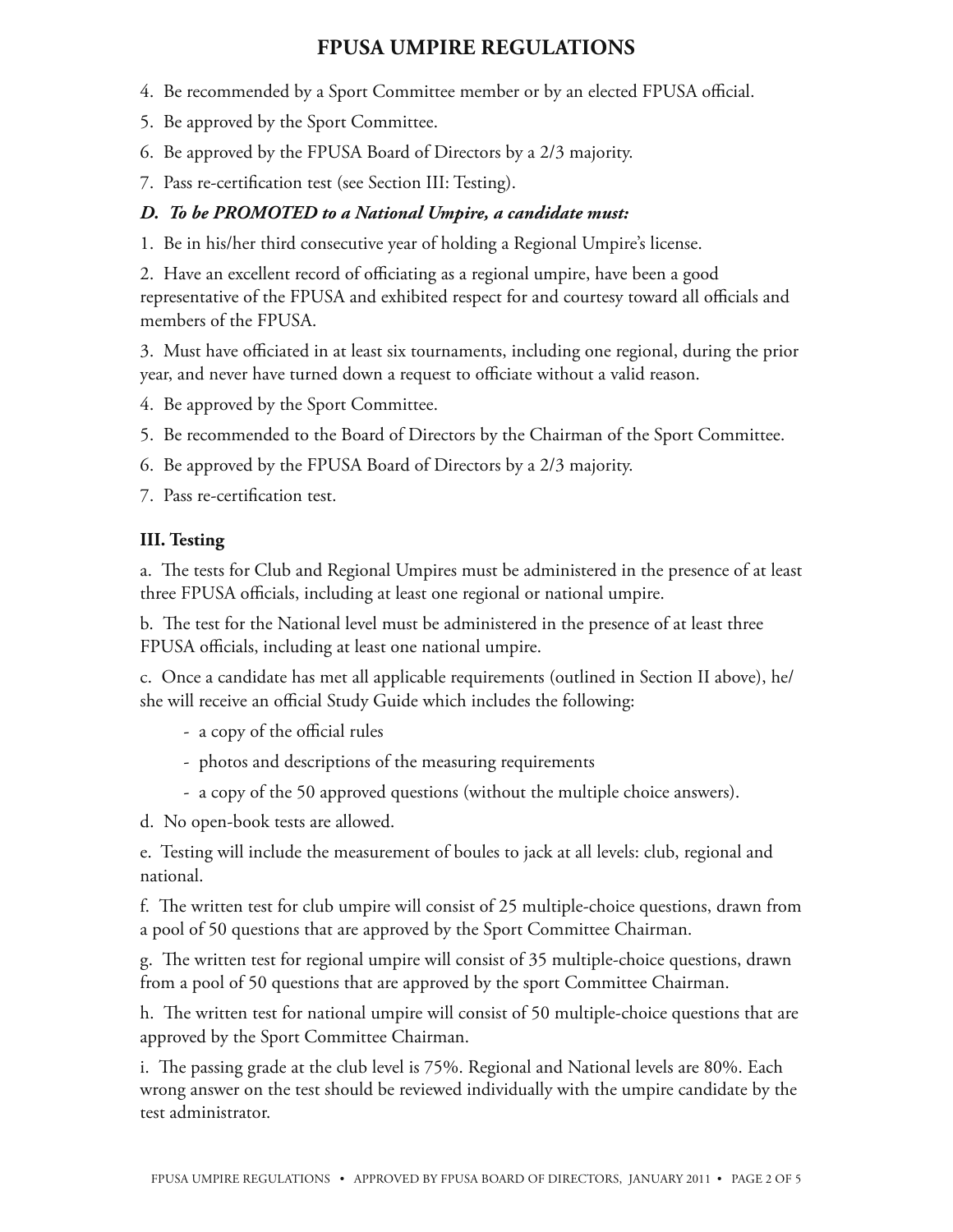j. Any candidate who fails the test can retake it at the convenience of all parties involved.

k. The final segment of the testing procedure is an orientation session given by a regional or national umpire.

### **IV. Certification**

a. Once applicable procedures, as described in Items I-III above, have been completed, the umpire candidate shall receive an official Umpire's License, co-signed by the Chairman of the Sport Committee and the President.

b. The license, with a photo printed on it, must be carried or displayed whenever an umpire is officiating a tournament.

c. In addition to the official license, New Club Umpires and Umpires in Training shall receive a regulation measuring tape.

### **V. Re-Certification**

a. Re-certification may, for valid reasons, be required for any and all umpires.

b. Any call for individual re-certification must be initiated by the Sport Director and approved by the Sport Committee and the President.

### **VI. Officiating**

a. Only National Umpires may serve as head umpire in national tournaments. Regional and Club umpires may be used for assistance, at the discretion of the Head Umpire.

b. National and Regional Umpires can officiate in regional tournaments. Club umpires may be used for assistance, at the discretion of the Head Umpire.

c. The Sport Committee Chairman has the right to request or deny staffing selections in advance of any national or regional tournament.

d. Club Umpires can officiate at their own club's tournaments or, while visiting another club at the request of a tournament director.

e. In all tournaments, all umpires may not officiate in games in which they are playing, nor may they make reference to their position (of umpire) during games in which they are playing.

d. Umpires in Training may only officiate at their home club or assist at another club's event upon the request of the tournament organizer. All Umpires in Training must carry the official rule book with them and refer to it when making a ruling. As with all umpires, the ruling of an Umpire in Training is final..

### **VII. Discipline/Dismissal**

a. Every umpire must keep a current FPUSA license. If an umpire allows his/her membership in the FPUSA to go unrenewed for one year, that umpire's license will expire and will not be renewed without reapplication and certification (as a new candidate).

b. Whether officiating or not, every umpire is required to conduct him/herself in a manner that complies with the rules of petanque and that reflects well on all FPUSA umpires, the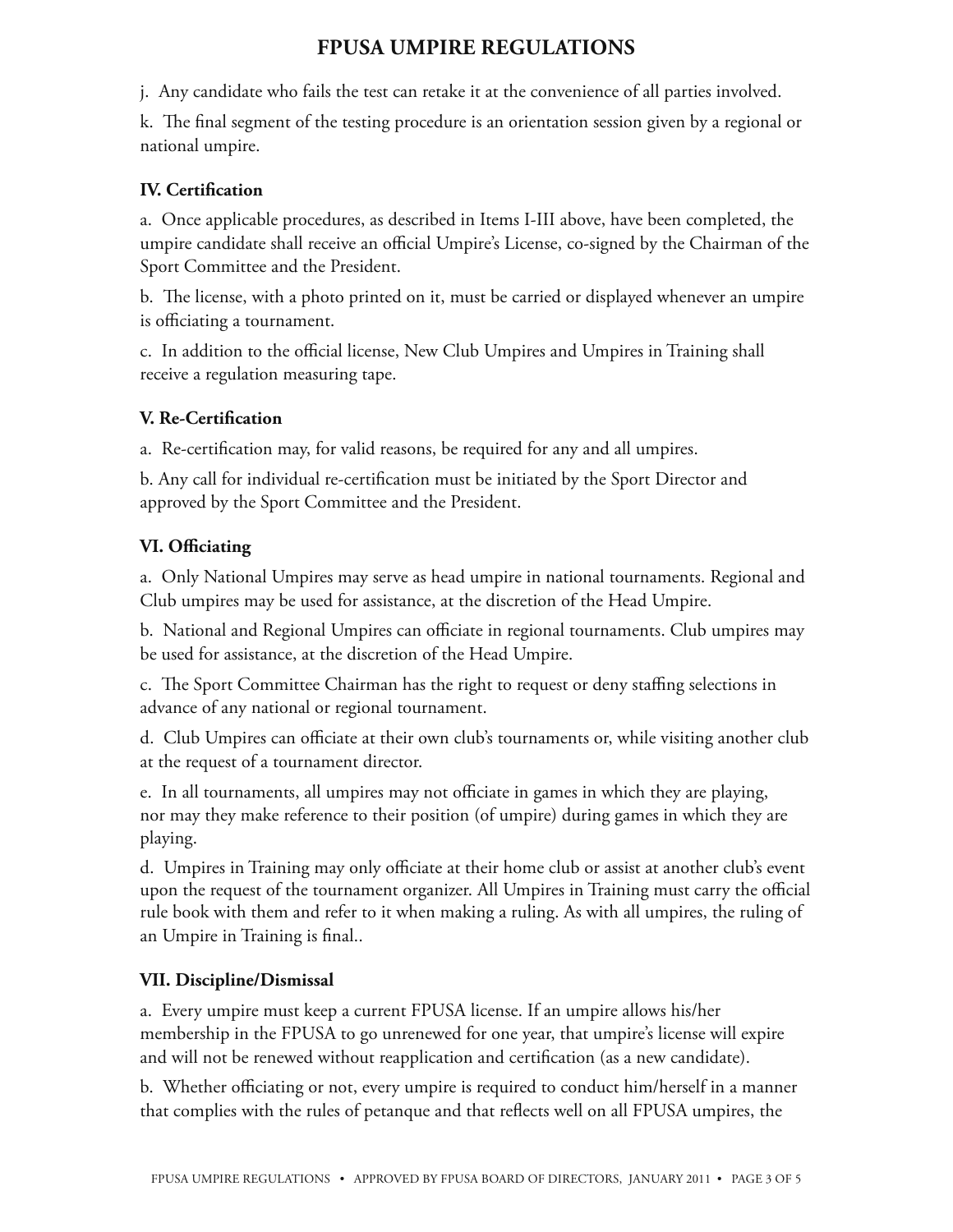organization and the game of petanque. Noncompliance in this regard may be grounds for sanction up to and including loss of the umpire's license.

c. A complaint with regard to umpire conduct or proficiency may be filed with any elected FPUSA official, or Sport Committee member, who may submit it to the Sport Director for consideration.

d. For a complaint to be considered by the Sport Director, it must be filed by any or all of the following:

- 1. Two FPUSA members in good standing who witnessed an alleged incident;
- 2. An elected FPUSA offiicial who witnessed an alleged incident;
- 3. A Sport Committee member who witnessed an alleged incident;
- 4. An FPUSA Umpire who was on duty and witnessed an alleged incident;
- 5. A Tournament Director from the event where the alleged incident took place.

e. The Sport Committee will make a determination on the complaint. If there is a penalty or remedy to be applied, it must be approved by the President. If the matter is judged to be grounds for revocation of an umpire's license, the case will be referred to the Discipline Committee.

f. In all matters referred to the Discipine Committee, standard disciplinary procedure outlined in FPUSA Bylaw Article XI will be used.

g. If the complaint is brought against a member of the Sport Committee, that member will be recused from the proceedings. In a case where the complaint was brought against the Sport Director, the President, or a designee of the President, will preside over the proceedings.

### **VIII. Behavior Requirements and Guidelines**

1. Whether officiating or not, every umpire must always conduct himself/herself in a way that reflects positively on the FPUSA and the sport of pétanque. Every umpire must respect the FPUSA Constitution, its officials and members, its By-Laws and its Code of Behavior.

2. An umpire must never argue with players or with other umpires in public.

3. Every umpire must fully understand the official rules and exercise the authority and the diplomacy attached to the position of Umpire.

4. All umpires should engage in regular discussions with other umpires regarding the official rules, game situations and experiences and how best to apply and enforce the rules.

5. All umpires must attend an FPUSA Umpire Seminar at least once every four years.

# **IX. Officiating Competitions**

Unlike most other federations in the FIPJP that have more members, FPUSA Umpires are permitted to play in competitions in which they are officiating. Umpires must respond to calls to officiate outside of the game in which they are playing and may NOT make reference to their position of being an umpire in those games in which they are playing.

1. The Umpire must be present before the start of the competition in order to be available for